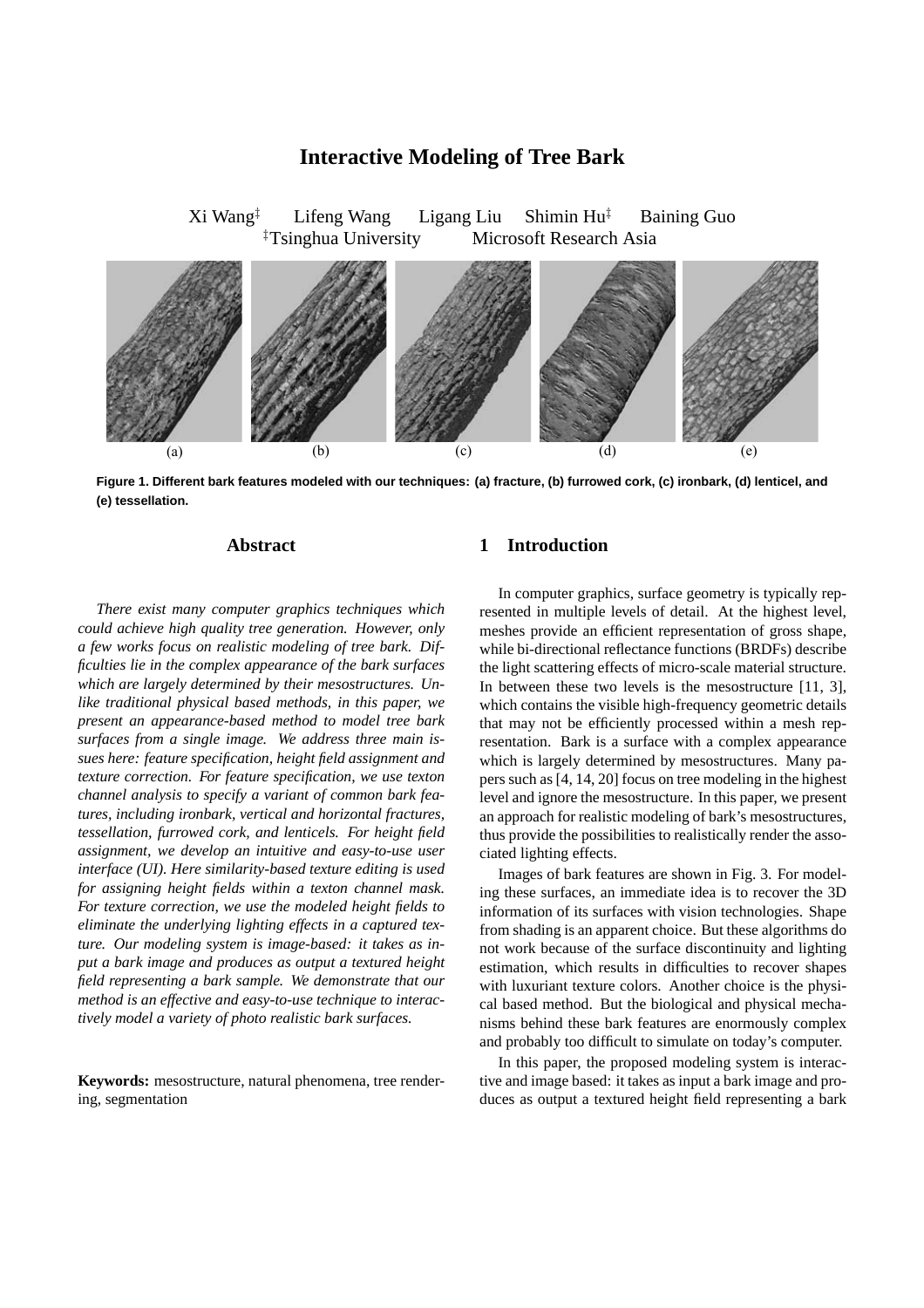sample. Our bark modeling system is developed with two main objectives in mind. First, we want a general system that can capture a variety of bark features. Second, we want the system to be easy to use. The user should be able to create a bark sample with a few minutes of interactive editing, and the editing process ought to give the user intuitive control of bark's appearance. To design a system not restricted to a particular bark feature, we choose an image-based approach. This is an approach pioneered by Bloomenthal [1], who built a bump map from an x-ray image of real bark. Unlike [1], we only require a photograph, which is much easier to obtain than an x-ray image. In our system, the bark image serves as a guide to the user for creating a bark sample of desired appearance. We do not attempt to reconstruct the precise height field of the bark in the input image. In fact, such a reconstruction is not possible since we only have a single image with unknown lighting [10].

With our system, creating a tree bark sample is easy. The user first segments the bark image into different features and then applies appropriate editing operations to model the height field of each feature. A key ingredient of our system is the texton channel analysis proposed by Malik et al. [16]. With texton analysis, our system can automatically segment the bark image into a small number ( $\approx$  25) of channels corresponding to different visual phenomena. The user then merges these channels into a few channels representing the bark features to be modeled. The merging is easy and can be done with a few seconds of user interaction.

The reason that texton channel analysis is so effective with bark mesostructures is that, at the local scale, there is only a small number of perceptually distinguishable mesostructure prototypes [16]. Surface features such as ridges and grooves could occur at a continuum of orientations and heights, but perceptually we can only distinguish them up to an equivalent class. The number of prototypes is further reduced by the fact that we are working with textures, which are spatially repeating by definition.

Once the bark image is segmented into texton channels, we need to construct the height field within each texton channel respectively. To make this construction easy, we adopt an interactive texture editing technique proposed by Brooks and Dodgson [2]. Their technique makes use of the self-similarity within a texture to replicate local editing operations globally. With this technique incorporated, our system allows the user to interactively construct the height field of a bark sample with a few mouse clicks.

## **2 Related Work**

There exist two approaches to bark modeling. One approach uses textures, which can be either procedural or image based. Oppenheimer textured tree surfaces with a bump map made from a simulated bark texture, which he obtained by adding noise to a ramp and passing the result through a sawtooth function [18]. Hart and Baker built tree surfaces using implicit surfaces with geometric bark textures generated by particle flow approximation [8]. These procedural techniques are usually restricted to particular tree species and much parameter tweaking is necessary to get a desired effect. Image-based techniques (e.g., [1]) often have superior realism.

The other approach to bark modeling is physics-based simulation. Researchers following this approach mostly focused on fractures. Federl and Prusinkiewicz simulated bark with a mass-spring network placed on a tree surface [6]. Their method rely on mass-spring networks mapped onto the tree surface. When a string breaks and the crack propagates through the surface, a fracture is generated. Hirota et al. extended [6] to model cracks with a multi-layer mass-spring network [9]. Both their methods provide textures with small-scale cracks, but cannot represent open fractures. Moreover, their methods require lots of springs to achieve their requirements, as details are only created by the simulation. In principle, their methods are also applicable to bark simulation. Recently, Lefebvre and Neyret proposed a model for simulating vertical fractures, which are generated as either texture or geometry [13]. This method is a simplified physical based method, which only handles fractures. Terzopoulos and Fleisher first introduced an early representation of fractures together with a model of elastic, plastic, and visco-elastic continuous material [22]. Fractures were represented as discontinuous in their paper.

Graphics researchers have investigated techniques for recovering mesostructure from images and these techniques are applicable to image-based bark modeling. Liu et al. reconstructed mesotructures using shape from shading [15]. Rushmeier et al. applied photometric stereo to bump map capturing [21]. Both [15] and [21] require multiple images with known illumination. Recently, Dischler et al. proposed a technique for recovering a bump map from a single image [5]. A technique with similar functionality is described in [12]. Our bark modeling system could potentially use [12, 5] for estimating an initial height field, which can be then interactively edited to get the desired result. However, [12, 5] come with their restrictions. For example, [5] requires that the large-scale relief in the bark can be characterized by a single curve and that the user must supply a training set for segmenting large-scale relief.

#### **3 Bark Modeling**

In this section, we describe a two-step process for generating the mesostructure of a given tree surface. The first step is the specification of the bark features, which segments a variety of bark features. The second step is the bark sample construction, which produces a textured height field repre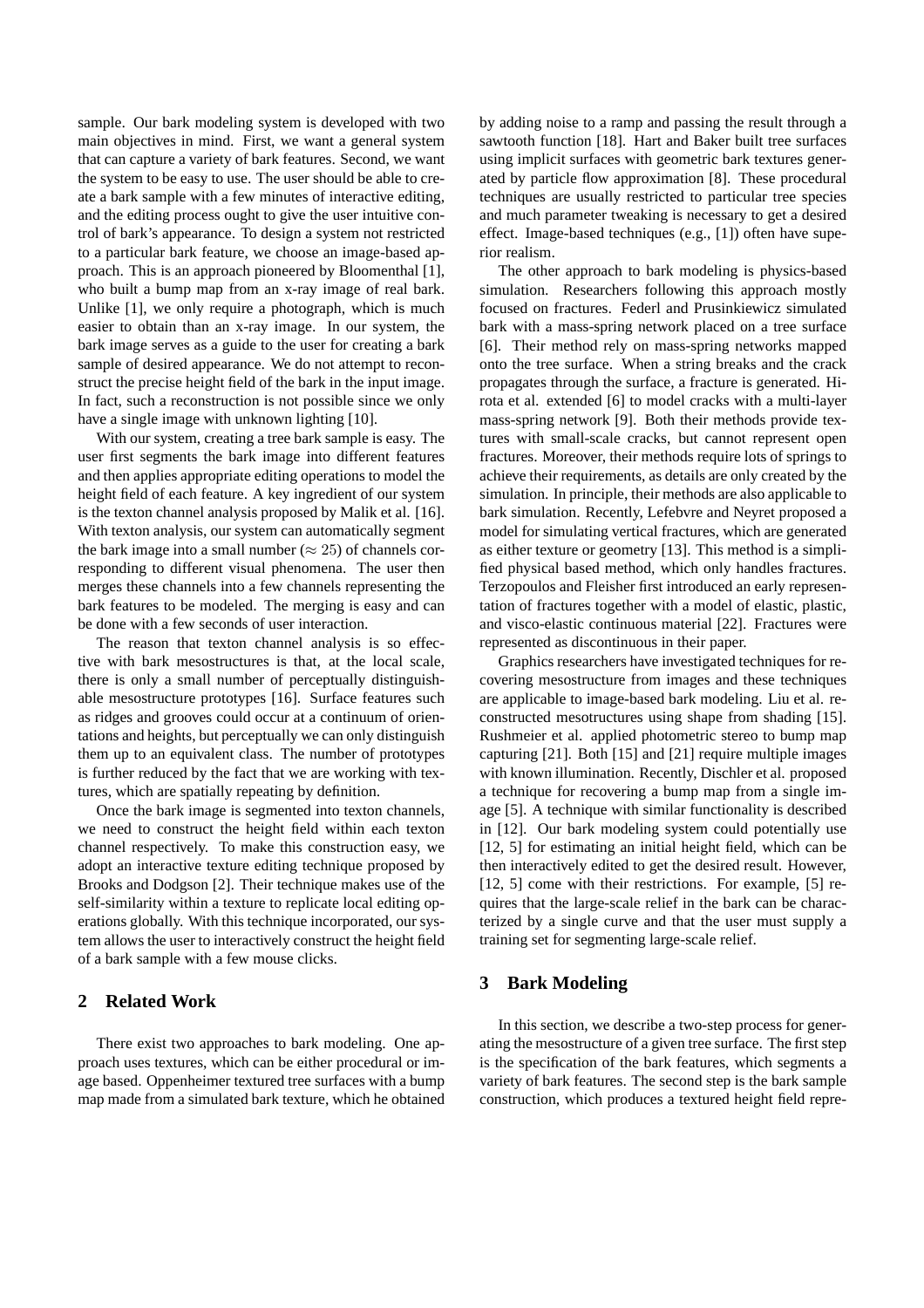senting a bark sample. Fig.2 illustrates these 2 step with correspondent components: specification component and editing component.



**Figure 2. Framework of our approach.**

Our approach builds a bark sample as a height field  $H_0$ with texture  $T_0$  from an input bark image  $I_0$ . Note that our goal is not to reconstruct the true height field from  $I_0$  but to create a height field  $H_0$  using  $I_0$  as a guide, which is adequate (good enough) for rendering. Our challenge is to design an interactive modeling system that is easy to use yet powerful enough to capture a large variety of bark features.

## **3.1 Bark Features**

Bark is a living cylinder of tissue which, as the tree grows, periodically produces a new inner layer with water and sugar transport as well as formation of wood fibers, and a new outer protective layer [19]. The previously formed outer protective layer gradually dies. Two things may happen to this new dead outer protective layer: it may be shed or accumulate on the trunk of the tree. In this paper, we use the word "bark" to refer to the dead outer protective layer that is easily seen by the human eye. Some of the common features that we wish to capture are as follows.

- **ironbark** Perhaps the easiest bark to recognize is that of the traditional ironbark shown in Fig. 3 (a). In these species, the rough bark becomes hard and compacted.
- **fracture** As a tree increases in girth, great tension on the bark can cause fractures, which can be either vertical or horizontal. Fig. 3 (b) shows vertical fractures.
- **tessellation** The bark fractures to form flakes or plates as illustrated in Fig. 3 (c). Some bark has large plates with deep furrows.
- **furrowed cork** The cork oak and a number of other trees have deeply furrowed bark with thick accumulation of cork cells. Fig. 3 (d) shows an example.
- **lenticel** One of the small, oval, rounded spots upon the trunk or branch a tree, from which the underlying tissues may be protrudent or cuppy. Lenticels are usually horizontal as shown in Fig. 3 (e).

Our system will have difficulties while modeling a bark sample that cannot be represented by a height field. An example is the so-called "stringy bark", which has many dangling fiber strips as shown in Fig. 3 (f).



**Figure 3. Bark features. Our system can model (a) through (e).**

#### **3.2 Texton Channels**

The first task in the bark sample construction is to segment the bark image  $I_0$  into regions corresponding to different features. To accomplish this we use the texton channels proposed in [16]. Similar with [16], we filter  $I_0$  with a bank of 36 Gaussian derivative filters. This filter bank consists of two phases (even and odd), three scales (separated by halfoctaves), and six orientations (equally spaced from 0 to  $\pi$ ). For each pixel of  $I_0$ , the filter response is a 36-dimensional data vector. The data vectors of all pixels are clustered using the K-means algorithm [7]. The resulting K-means centers are the textons of  $I_0$ . In this paper, we set the number of Kmeans centers to  $K = 25$ . Fig. 4 (a) shows pixel-to-texton mapping for the bark image in Fig. 4 (b). Each subimage in Fig. 4 (a) shows the pixels in the image that are mapped to a given texton. The pixel-to-texton mapping gives us a collection of discrete points and this collection of points is the texton channel of the given texton. The  $K$  texton channels constitute a partition of the image  $I_0$  because each pixel in  $I_0$  belongs to exactly one texton.

From Fig. 4 (a) and (b) we can make a few interesting observations about the correspondence between the texton channels and bark features. On the one hand, a texton channel usually contains activities in specific regions and nowhere else. As pointed out in [16], the pixel-to-texton mapping provides us with a set of discrete points where we had continuous-valued filter response vectors. The result is a much cleaner representation than filter response vectors, which are generally non-zero at every pixel of  $I_0$ . On the other hand, the same bark features (e.g., vertical fractures in Fig. 4 (b)) are usually captured across several channels. This is not surprising since texton channels are results of low-level vision processing. We call such texton channels raw channels.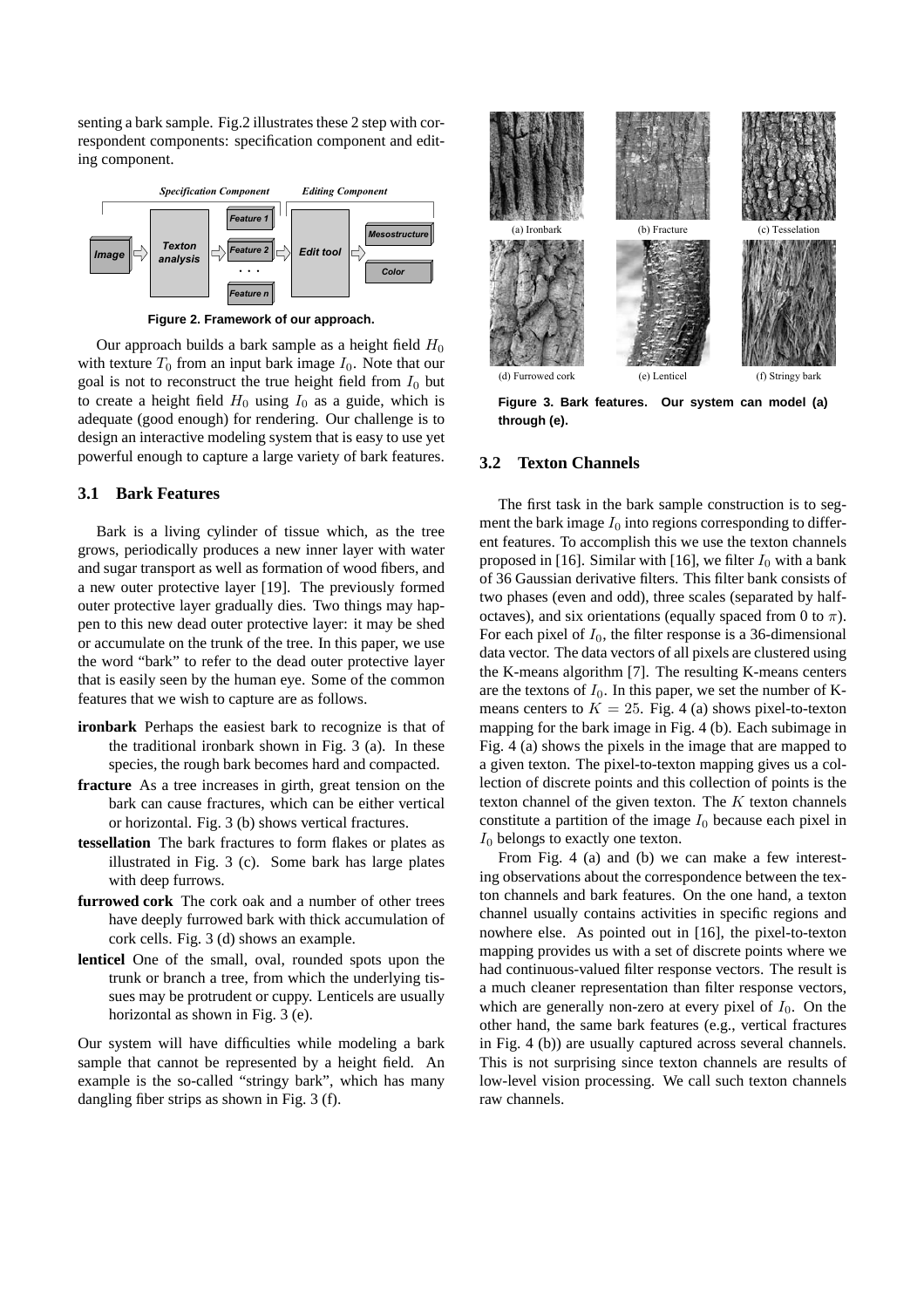

**Figure 4. Texton channels. (a) All 25 channels. (b) The corresponding bark image. (c) Channels for fractures. (d) Channels for lenticels. In (c) and (d), texton channels are shown in white.**

In order to obtain texton channels suitable for constructing the height field of a bark sample, the user needs to manually merge raw channels. Fig. 5 shows an example of merging the channels corresponding to vertical and horizontal fractures. Here the channel in (b) corresponds to vertical fractures whereas the channel in (c) corresponds to horizontal fractures. Generally speaking, individual raw channels correspond to different visual phenomena at some level but not necessarily the level the user wants to work at. By merging channels, the user can arrive at the level he wants to work at. When merging raw channels, the user makes use of his high-level understanding of the visual information in  $I_0$ . Thus the merged channels incorporate both low-level vision processing and high-level human knowledge.

Merging texton channels is easy and can be done with a few seconds of user interaction. As shown in Fig. 5, a texton channel is visualized as points drawn on top of the bark image  $I_0$ . We found this to be a good way to provide the user with immediate visual feedbacks during merging.

#### **3.3 Height Field Construction**

Having segmented the bark image  $I_0$  into texton channels, we are now ready for the bark sample construction.



**Figure 5. Merging texton channels, which are highlighted in white. (a) is the result of merging (b) and (c).**

The UI for building the height field  $H_0$  is illustrated in Fig. 6.

Starting with an  $H_0$  that is zero everywhere, the user interactively edits the height values of  $H_0$  to get the desired final result. The editing is done separately for each texton channel. When the user selects a pixel  $p_0$  and changes its height value, the change is automatically propagated to other pixels within the current channel. Because of this propagation, the user can build the height field within each texton channel by editing just a few height values. As shown in Fig. 6, window (1) is the control panel for setting various parameters. Window (2) displays the bark image  $I_0$  with a texton channel highlighted in white. Window (3) shows the weight mask for height field editing. Window (4) provides a thumbnail selection of the (merged) texton channels, from which the user can select a channel for editing. Window (5) is an interactive 3D rendering of the height field  $H<sub>0</sub>$ , with the lighting condition of the rendering being controlled by window (6). The key to propagate the change at  $p_0$  to other pixels is the weight mask  $M_{p_0}$  shown in window (3) of Fig. 6. Specifically, the height value change at a pixel  $p_1$  is the height value change at  $p_0$  weighted by the value of  $M_{p_0}$  at  $p_1$ . In window (3), darker pixels indicates smaller weights.

We compute the weight mask using self-similarity of the bark image  $I_0$  [2]. Self-similarity-based editing is an interactive texture editing technique that uses self-similarity within a texture to replicate local operations globally [2]. We adapt this technique for editing the height field within a texton channel, as follows. To compute the weight mask  $M_{p_0}$  for the selected pixel  $p_0$ , we compare the local circular neighborhood of  $p_0$  against that of every other pixel's neighborhood. The neighborhood of a pixel is defined as those pixels bounded by an immediate circle of pixel diameter d. The weight is one at  $p_0$  and decreases linearly according to the neighborhood distance between the neighborhood of the current pixel and that of  $p_0$ . The distance between two neighborhoods is measured by  $L_2$  norm. When the neighborhood distance is beyond a prescribed threshold the weight is set to zero. The weight mask in window (3) of Fig. 6 is computed this way. To avoid sluggish response times with large textures, we use multi-scale neighborhoods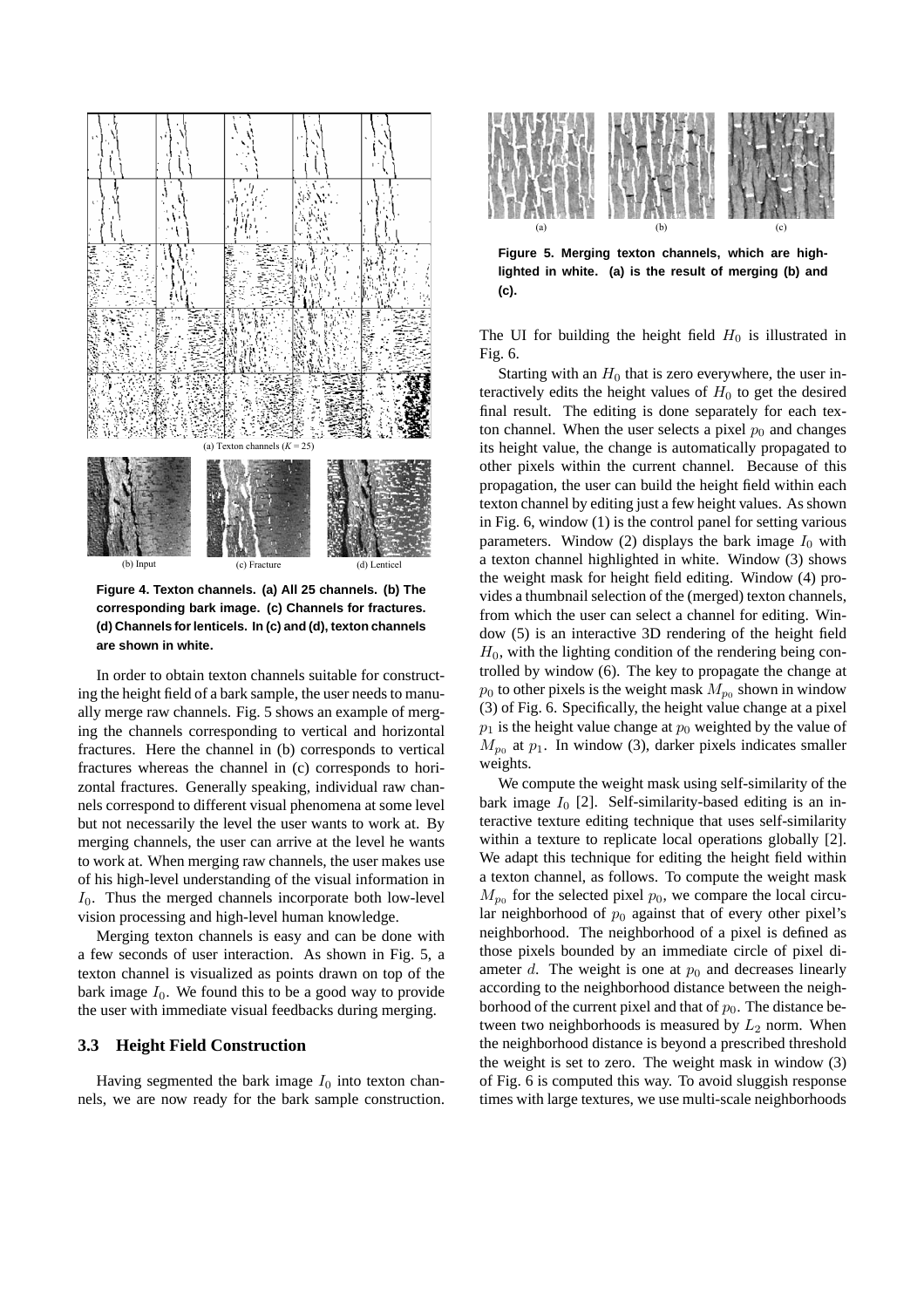as in [2].

We also experimented other ways to compute the weight mask. The simplest weight mask is the one with the same weight for all pixels. Not surprisingly, this mask leads to artificial-looking height fields. An alternative is to variate the weight according to the grey-scale value of  $I_0$ . Through experiments we found out that this technique usually introduces unwanted high-frequency detail in the height field  $H<sub>0</sub>$ . Our findings are consistent with similar experiments conducted by other researchers (e.g., [5]). For this reason, we only variate the weight according to the grey-scale value of  $I_0$  if we want to add small perturbations to  $H_0$  after we have determined the overall shape of  $H_0$  using selfsimilarity based editing.

Editing individual channels separately is important. Different channels correspond to different visual phenomena, and the user needs to apply different editing operations based on his understanding of the visual phenomena. Since the texton channels of  $I_0$  form a partition of the image plane, a complete  $H_0$  is constructed when the user finishes editing all channels.



**Figure 6. The user interface for building a height field**  $H_0$  from a bark image  $I_0$ .

#### **3.4 Texture Map Construction**

After constructing the height field  $H_0$ , we can compute the texture map  $T_0$  from  $H_0$ . A simple way to do so is to assign the pixel color of  $I_0$  to the corresponding pixel of  $T_0$ . The problem with this method is that the pixel color of  $I_0$  combines both texture and illumination. Factoring the image  $I_0$  into a texture component and illumination component is a challenging task. Oh et al. proposed a decoupling filter in [17]. Unfortunately, their filter works under the assumption that large-scale luminance variations are due to lighting whereas small-scale detail is due to texture. This assumption is not valid for bark images, which are usually full of small-scale detail caused by shading and shadowing of fine geometric features.

We construct the texture  $T_0$  by dividing the image  $I_0$  by  $N \cdot L$  on a per-pixel basis, where N is the unit normal of the height field surface and **L** is the local lighting direction. **L** is obtained by having the user interactively adjusting the light source position to achieve an illumination similar to that of the bark image  $I_0$ . The computation could be illustrated as:

$$
T_0 = \frac{I_0}{\mathbf{N} \cdot \mathbf{L}}
$$

In our experience, this heuristic technique eliminates a significant amount of the illumination component. The elimination would be complete if the following assumptions hold: a) the bark surface is ideally Lambertian, b) the height field  $H_0$  is the true height field of the bark, and c) the only illumination in  $I_0$  is local shading (e.g., no shadows). In practice, none of these assumptions holds strictly and some illumination component remains. Fortunately, this is not a serious problem for bark.

#### **4 Experimental Results**

We implement our algorithm in a Pentium IV computer with 1.4G Hz CPU and 256M memory. All input images were captured with a CANNON digital camera. We completed the whole process for a texture in a few minutes.

Fig.7 is the modeled height fields and texture with our algorithm. Fig.7 (a) shows two input images with size of  $256 \times 256$ , Fig.7(b) shows the correspondent constructed height fields represented by gray scale bitmap. Fig.7(c) illustrates the corrected textures respectively, and Fig.7(d) shows the rendering results with OpenGL Phong shading.

The constructed height fields and textures could be mapped or synthesized to rough models to create models with rich mesostructure. Fig.1 shows examples of different modeled bark features (height fields and textures) mapped to a tree trunk model. Fig.1(a)-(e) show fracture, furrowed cork, ironbark, lenticel and tessellation respectively. The rendering was achieved by view-dependent displacement mapping (VDM) in realtime [23]. We could find we obtained high quality modeling by using our approach.

Fig.8 shows similar modeling results for different bark types. In these examples, different constructed bark surfaces were mapped to a original branch model with 5,888 triangles.

Fig.9 shows modeling and mapping results with a whole tree model with 15,138 triangles. Fig.9(a) and (d) show vertical fractures, Fig.9(b) shows tessellation, and Fig.9(c) shows the ironbark surface. All rendering results were obtained by VDM [23].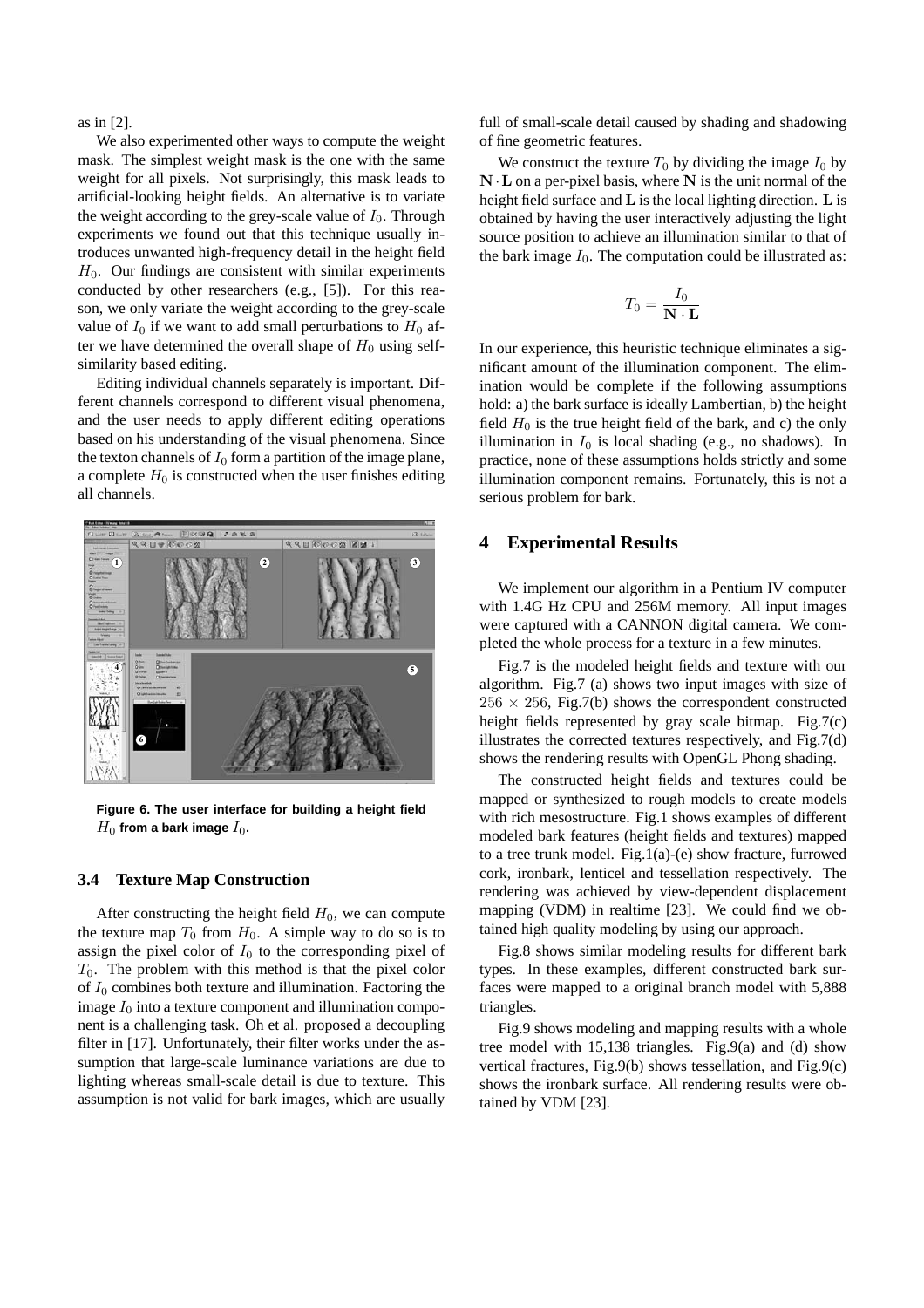## **5 Discussion and Future Work**

Our modeling approach is easy-to-use and effective. A user could easily build height fields and correct textures from a single image with a few mouse clicks in a few minutes. Our approach provides an effective and interactive modeling tool for a variant of bark types.

Our construction of height fields  $H_0$  starts with  $H_0$  being zero everywhere. A potential improvement is to start with a better initial guess of  $H_0$ . We tried to obtain a good initial  $H_0$  by extending a shape-from-shading technique [12]. The extended technique accounts for discontinuities, shadows, and uncertainty of the lighting direction. With this technique we succeeded in recovering a height field with small photometric errors  $(< 0.01\%$  in most cases), but the recovered height field is of poor quality when viewed in 3D. This is one of our future research.

Obviously, our system will have difficulties in modeling a bark sample that cannot be represented by a height field. An example is the so-called "stringy bark", which has many dangling fiber strips (see Fig.3(f)). This should be another future work in our modeling tool.

#### **6 Conclusion**

We presented a system for realistic modeling mesostructure of tree bark. Our image-based bark modeling system can successfully model a variety of common bark features including ironbark, vertical and horizontal fractures, tessellation, furrowed cork, and lenticels. Our goal is not to model a precise surfaces but a convenient tool to achieve user-controlled bark modeling. We provide an intuitive and easy-to-use modeling tool for analyzing the bark features and modeling bark surface either in its height field or its texture. Our experimental results verify our approach.

#### **Acknowledgement**

This research was partially supported by NSFC (No. 60225016) and National Basic Research Project of China (No. 2002CB312101).

#### **References**

- [1] J. Bloomenthal. Modeling the mighty maple. *Computer Graphics (SIGGRAPH '85 Proceedings)*, 19:305–311, 1985.
- [2] S. Brooks and N. Dodgson. Self-similarity based texture editing. *Computer Graphics (SIGGRAPH '02 Proceedings)*, pages 653–656, 2002.
- [3] K. J. Dana, S. K. Nayar, B. van Ginneken, and J. J. Koenderink. Reflectance and texture of real-world surfaces. *ACM Transactions on Graphics*, 18(1):1–34, 1999.
- [4] P. de Reffye, C. Edelin, J. Francon, M. Jaeger, and C. Puech. Plant models faithful to botanical structure and development. *Proceedings of SIGGRAPH 1988*, 22:151–158, August 1988.
- [5] J.-M. Dischler, K. Maritaud, and D. Ghazanfarpour. Coherent bump map recovery from a single texture image. *Graphics Interface*, 2002.
- [6] P. Federl and P. Prusinkiewicz. A texture model for cracked surfaces, with an application to tree bark. *Proceedings of Western Computer Graphics Symposium*, 23–29, 1996.
- [7] A. Gersho and R. M. Gray. *Vector Quantization and Signal Compression*. Kluwer Academic Publishers, 1992.
- [8] J. C. Hart and B. Baker. Implicit modeling of tree surfaces. *Proceedings of Implicit Surfaces '96*, pages 143–152, October 1996.
- [9] K. Hirota, Y. Tanoue, and T. Kaneko. Generation of crack patterns with a physical model. *The Visual Computer*, 14(3):126–137, 1998.
- [10] B. K. P. Horn and M. J. Brooks. *Shape from Shading*. MIT Press, 1989.
- [11] J. J. Koenderink and A. J. V. Doorn. Illuminance texture due to surface mesostructure. *Journal of the Optical Society of America*, 13(3):452–463, 1996.
- [12] Y. G. Leclerc and A. F. Bobick. The direct computation of height from shading. *Proceedings of IEEE Conference on Computer Vision and Pattern Recognition (CVPR)*, pages 552–558, 1991.
- [13] S. Lefebvre and F. Neyret. Synthesizing bark. *Eurographics Workshop on Rendering*, 2002.
- [14] B. Lintermann and O. Deussen. A modelling method and user interface for creating plants. *Computer Graphics Forum*, 17(1):73–82, 1998.
- [15] X. Liu, Y. Yu, and H.-Y. Shum. Synthesizing bidirectional texture functions for real-world surfaces. *Computer Graphics (SIGGRAPH '01 Proceedings)*, pages 97–106, 2001.
- [16] J. Malik, S. Belongie, J. Shi, and T. Leung. Textons, contours and regions: cue integration in image segmentation. In *Proceedings of International Conference on Computer Vision (ICCV)*, pages 918–925, 1999.
- [17] B. M. Oh, M. Chen, J. Dorsey, and F. Durand. Image-based modeling and photo editing. *Computer Graphics (SIG-GRAPH '01 Proceedings)*, pages 433–442, 2001.
- [18] P. E. Oppenheimer. Real time design and animation of fractal plants and trees. *Computer Graphics (SIGGRAPH '86 Proceedings)*, 20(4):55–64, 1986.
- [19] A. E. Prance, K. B. Sandved, and G. T. Prance. *Bark : The Formation, Characteristics, and Uses of Bark Around the World*. Timber Press, 1993.
- [20] P. Prusinkiewicz, A. Lindenmayer, and J. Hanan. Development models of herbaceous plants for computer imagery purposes. *Proceedings of SIGGRAPH 1988*, 22:141–150, August 1988.
- [21] H. Rushmeier, G. Taubin, and A. Gueziec. Applying shape from lighting variation to bump map capture. In *Eurographics Workshop on Rendering*, pages 35–44, 1997.
- [22] D. Terzopoulos and K. Fleisher. Modeling inelastic deformation: Viscoelasticity, plasticity, fracture. *SIGGRAPH88 Conference Proceedings*, pages 269–278, 1988.
- [23] L. Wang, X. Wang, X. Tong, S. Hu, B. Guo, and H.-Y. Shum. View-dependent displacement mapping. *To appear in Proceedings of SIGGRAPH 2003*, 2003.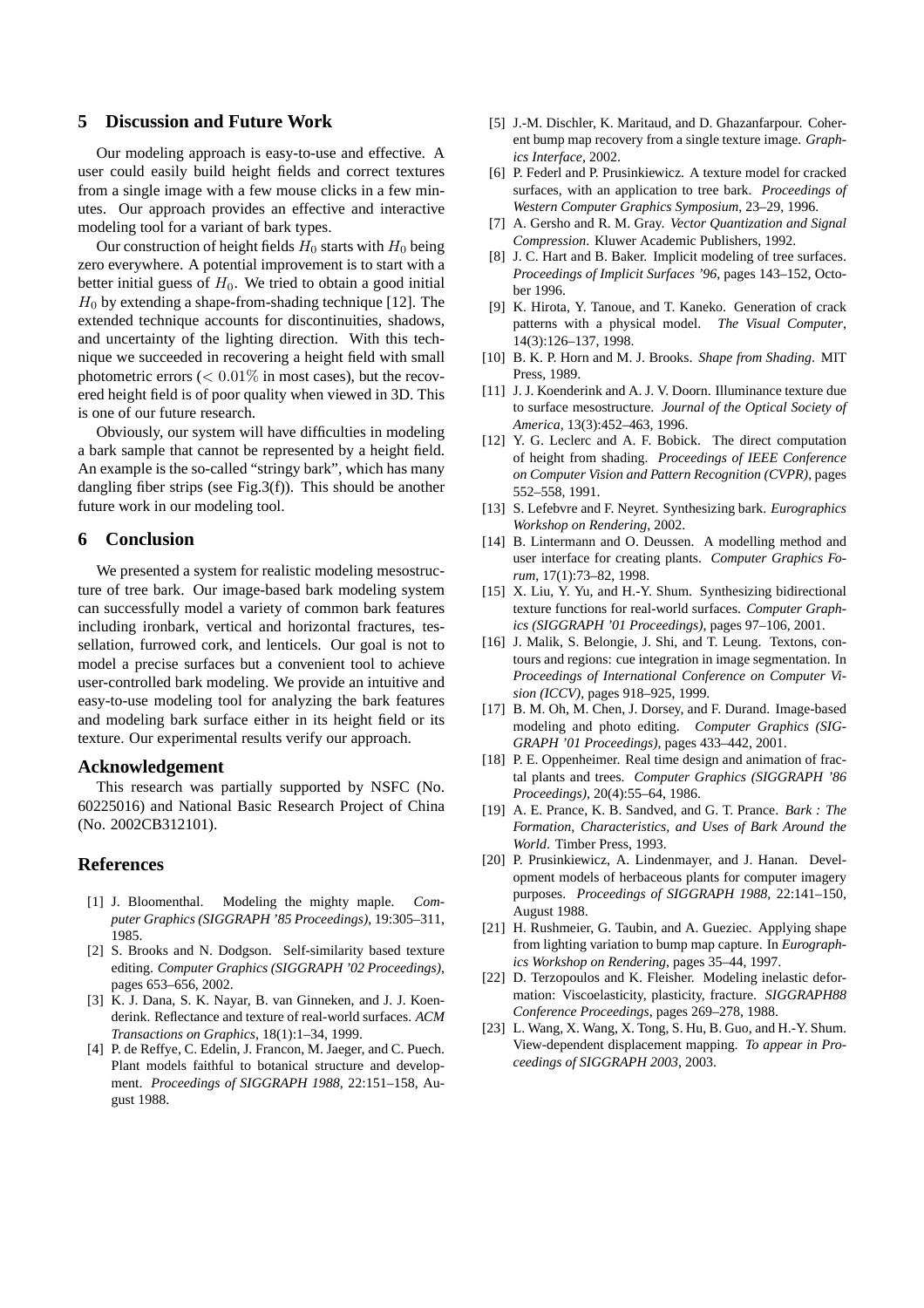

**Figure 7. Height fields and textures modeled with our approach**



**Figure 8. A tree brunch with different bark features.**